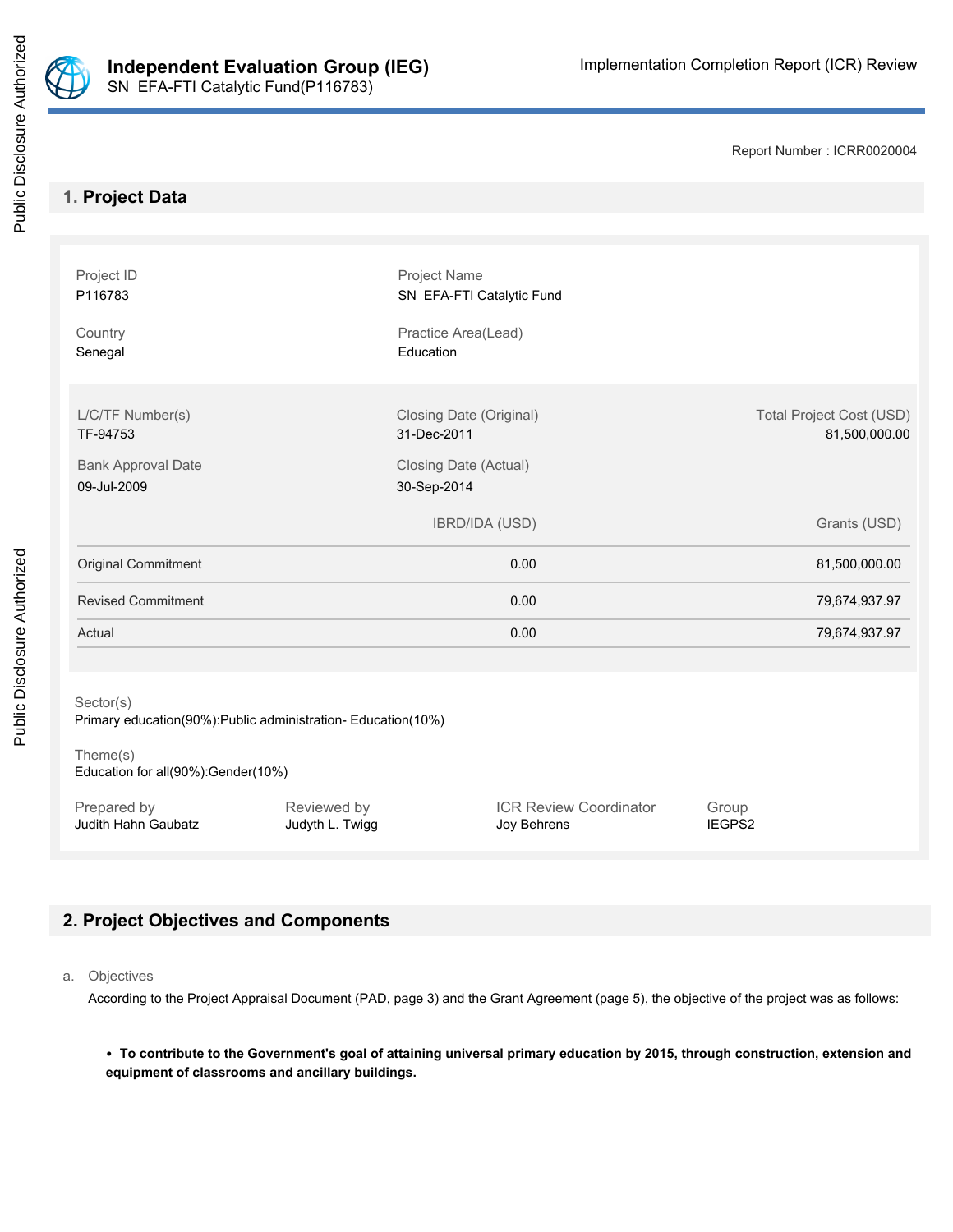

b. Were the project objectives/key associated outcome targets revised during implementation?

No

c. Components

1. Construction and equipment of classrooms (Appraisal: US\$ 65.6 million; Actual: US\$ 67.4 million): This component aimed to increase the number of available spaces in primary schools. Activities included: construction and equipping of 2,010 classrooms in existing schools that were over-capacity; construction of 1,900 classrooms to replace temporary school structures (i.e. rented or borrowed space, temporary or inadequate materials); and construction of 450 classrooms in new schools, of which 300 would be in French-Arabic schools. 2. Construction of auxiliary facilities in existing schools (Appraisal: US\$ 7.5 million; Actual: US\$ 6.4 million): This component aimed to upgrade the condition of existing schools by providing water points, sanitary facilities, and administrative blocks (headmaster's offices and storerooms).

3. Coordination and monitoring/evaluation (Appraisal: US\$ 8.4 million; Actual: US\$ 6.2 million): This component aimed to support the coordination of construction activities as well as monitoring and evaluation of project implementation. Activities included: coordination meetings with Ministry officials, local government authorities, and school communities; supervision visits; and capacity building for the school construction directorate in the Ministry of Education.

- d. Comments on Project Cost, Financing, Borrower Contribution, and Dates **Project cost**
	- The actual project cost was US\$ 80.0 million, compared to the appraised cost of US\$ 81.5 million.
	- Significant cost savings were realized from competitive procurement processes; the additional funds were used to construct 48 lower secondary schools, 181 additional primary classrooms, two girls' secondary schools, and ten administrative blocks.

#### **Financing**

• The project was financed entirely by a Catalytic Fund Grant, which disbursed US\$80.0 million. The remaining undisbursed amount of US\$ 1.5 million was returned to the Grant Fund.

#### **Borrower contribution**

• There was no planned Borrower contribution.

#### **Dates**

• *November 2010*: Several implementing agencies were added to the project implementation plan to accelerate construction activities. The project closing date was extended from June 2011 to December 2012 to allow for completion of construction activities, which had experienced initial implementation delays.

• *December 2012*: The project closing date was extended from December 2012 to September 2013 to allow for completion of additional construction activities, which had been added due to cost savings generated from competitive procurement processes.

• *September 2013*: The project closing date was extended from September 2013 to September 2014 to allow for completion of activities.

### **3. Relevance of Objectives & Design**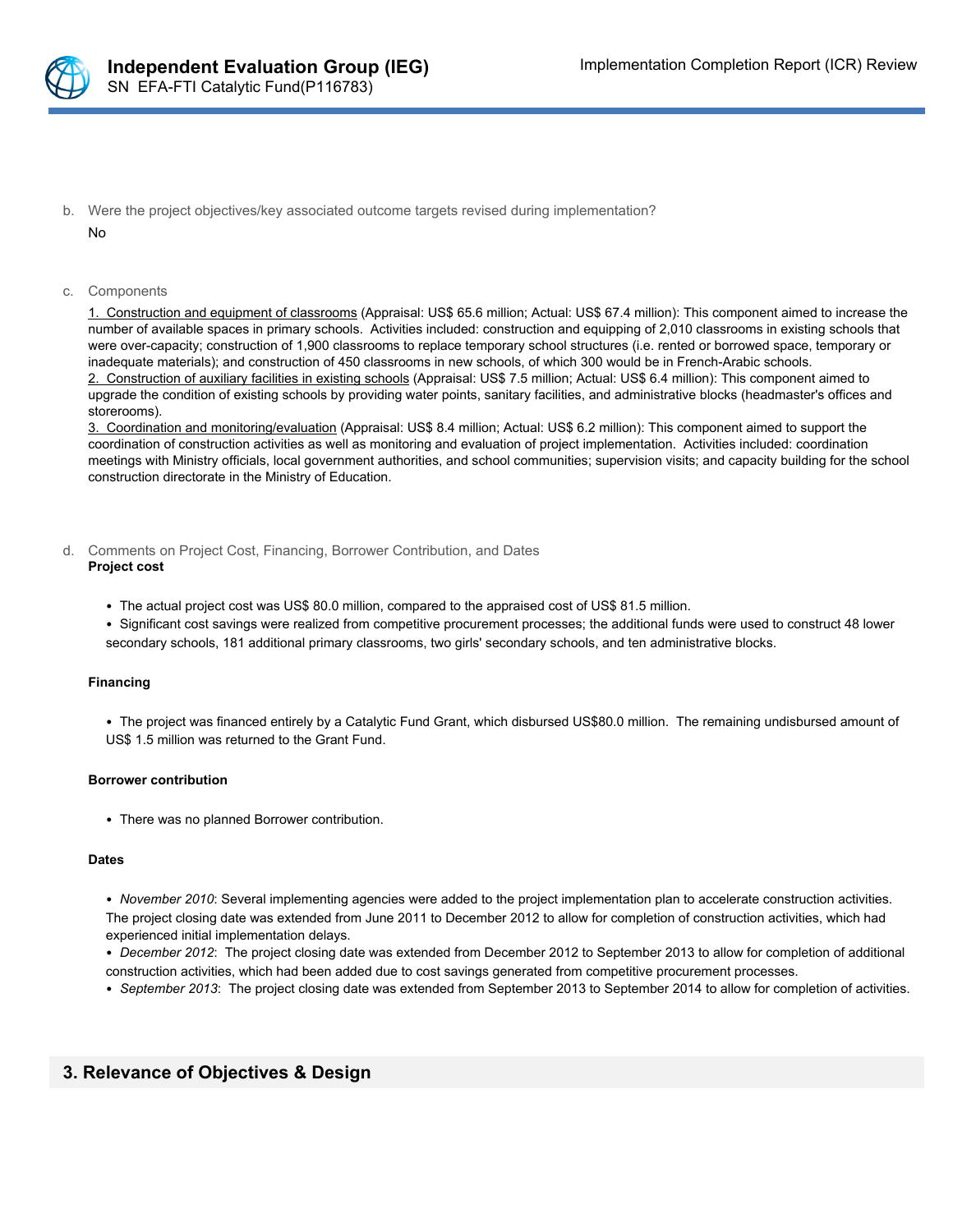

#### a. Relevance of Objectives

The objective to attain universal primary education was and is highly relevant to the country situation, in which the growing demand for primary education was outpacing the availability of adequate school spaces, particularly for upper primary grades. Temporary classrooms were being used as an interim measure, accounting for almost one-fifth of all classrooms at the time of project appraisal. Drop-out and repetition rates were also high (10.9% and 7.9%, respectively), due in part to inadequate facilities (lack of water and sanitation facilities), incomplete schools (not offering a complete cycle of grades), and failure to address causes of repetition. The objective was highly relevant to the Bank's prior Country Assistance Strategy (FY 2007-2010, which also covered FY 2011-2012 due to delays in preparing the next strategy), which identified improved quality of and access to basic education (primary and lower secondary) as a key objective. The objective to attain universal primary education remains broadly consistent with the current Country Partnership Strategy (FY 2013-2017), which identifies enhanced equity and quality of education as a key outcome. This objective also responds directly to the country's education sector plans (2000-2012 and 2013-2025) which prioritize increasing access to primary education.

Original Rating

High

#### b. Relevance of Design

Achieving universal primary education required addressing barriers to enrollment, such as insufficient number of schools and classrooms, inadequate state of facilities to meet basic needs, lack of options that responded to community preferences (i.e. religious, cultural, and linguistic demands), and limited attention to girls' schooling needs. The project design responded to these barriers through support to construction and rehabilitation of primary schools and classrooms, and provision of water points and sanitation facilities. These project outputs, along with the quality- and management-focused interventions in the parallel Quality Education For All 2 project, were likely to achieve the intended outcomes of increased enrollment and completion. Selection of sites for new school construction was determined by several criteria, including communities' enrollment rates, distance from existing schools, number of school-aged children, availability of land, and lack of alternative funding. However, the construction of water points was more complicated than expected; also, the original planned project period of 2.5 years was "too short in light of the significant amount of infrastructure planned to be undertaken during the project life" (ICR, page 17).

Original Rating **Substantial** 

## **4. Achievement of Objectives (Efficacy)**

### **Objective 1**

Original Objective To attain universal primary education by 2015

Original Narrative **Outputs** *Construction of classrooms*

> • Construction/upgrading of 4,977 classrooms (target: 3,910). According to the PAD (page 17), the total need was 5,239 classrooms. Of these, 2,591 classrooms were built in existing schools (target: 2,010), and 1,936 classrooms replaced temporary structures (target: 1,900).

> • Construction of 198 new schools (target: 150), including 150 primary and 48 lower secondary schools. Of these, 100 were French-Arabic schools in regions where there was significant demand.

The ICR (page 38) reports that the quality of the civil works was mostly satisfactory. *Construction of ancillary facilities*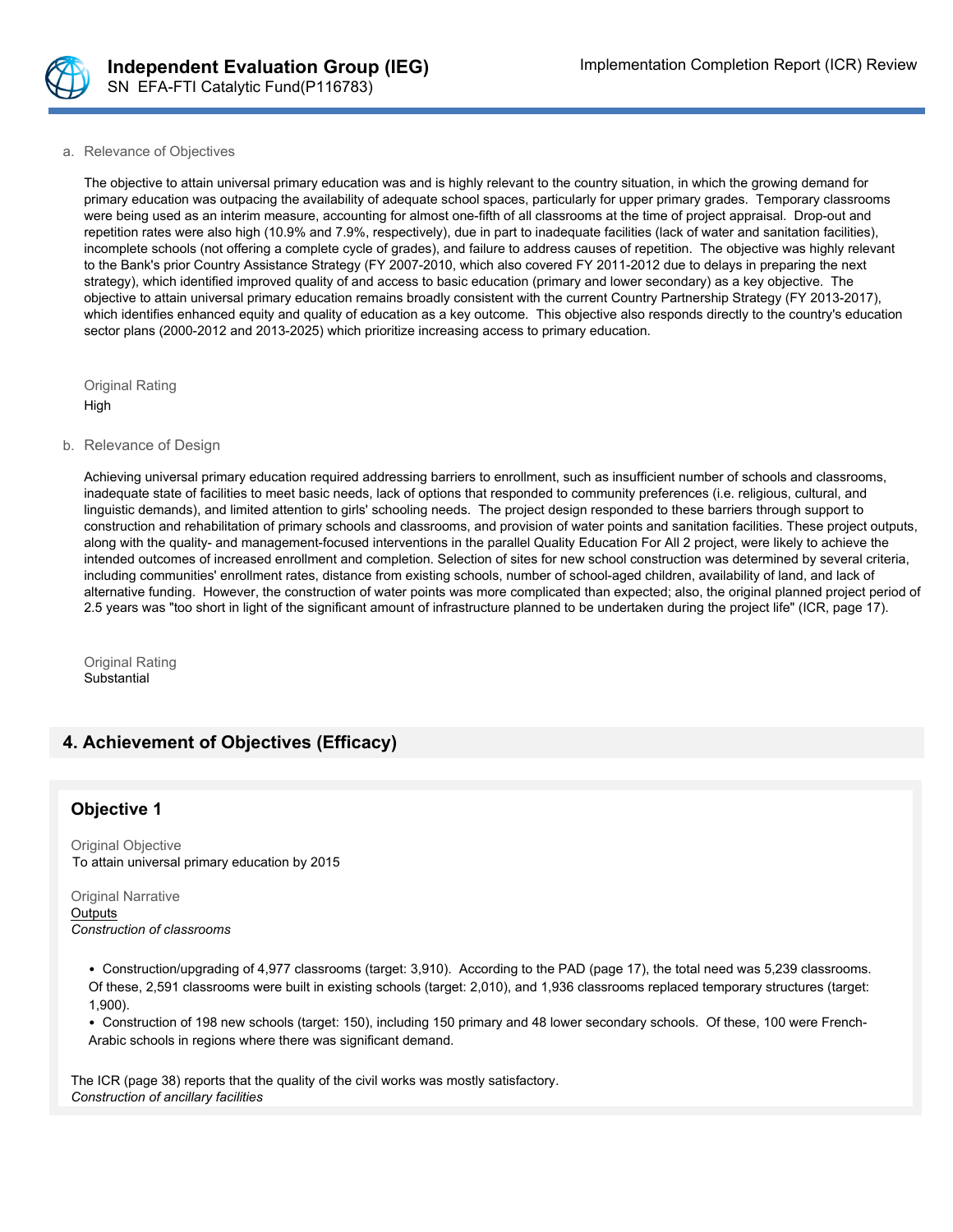- Provision of water points in 538 elementary schools (target: 814). According to the ICR (page viii), the shortfall was due to the unexpectedly high cost and difficulty of reaching the water table.
- Provision of latrine blocks in 839 schools (target: 814). The ICR (page 38) reports on findings from the ICR mission, which observed in "a significant amount of the schools visited, that there were problems in terms of the proper functioning of the sanitary blocks. The Government, along with the [school management committees], plans to provide the necessary support to address any remaining issues."
- Provision of administrative blocks in 522 schools (target: 500).

#### *Other*

- Policy dialogue with government based on 2010 Bank-supported survey results (2010) on trends in repetition, drop-out and completion rates. This policy dialogue significantly contributed to the government's decision to eliminate the grade 6 competitive exam.
- Conducting of 10 meetings by the Construction Committee and Steering Committee (target: 8).
- Provision of software for deployment of teachers (co-financed by the Canadian International Development Agency), which was used
- to improve resource allocation at the school level.
- Strengthening of geographic information system for national school mapping.

#### **Outcomes** *Enrollment*

• The gross enrollment rate increased from 90.1% in 2008 to 93.0% in 2014. This fell short of the target of 95.9%. According to the ICR (page 18), the shortfall was due to the decrease in number of repeater students (therefore indicating increased efficiency of the education system). The actual number of students enrolled in primary school increased from 1.62 million in 2008 to 1.89 million in 2014.

• The gross intake rate into Grade 1 decreased from 113.6% in 2008 to 108.9% in 2014. This surpassed the target of 110.3%. The goal was to decrease this rate, as a reflection of a reduction in the number of over-aged children entering Grade 1. The actual number of students enrolling in the first year of primary school increased from 337,000 in 2008 to 406,000 in 2014.

#### *Other*

Outcomes listed below are also reported in the ICR, although given the timeline of completion of school infrastructure, attribution to this project's interventions is unclear.

- The repetition rate decreased from 7.9% in 2008 to 3.0% in 2014. This surpassed the target of 6.8%.
- The primary completion rate increased from 58.45% in 2008 to 73.4% in 2014. This achieved the target of 70.4%.
- The dropout rate decreased from 10.9% in 2008 to 7.7% in 2014. This fell short of the target of 6.3%.
- The transition rate from primary to lower secondary education increased from 62 percent in 2008-2010 to 90 percent in 2011. (As this was not an original project indicator, no target was identified).

Achievement of the objective is rated Substantial due to evidence of increased enrollment. Main activities of construction and rehabilitation were largely completed and surpassed targets (with the exception of water points). However, while enrollment rates improved, the key indicator of gross primary enrollment rate fell short of the target.

Original Rating **Substantial** 

### **5. Efficiency**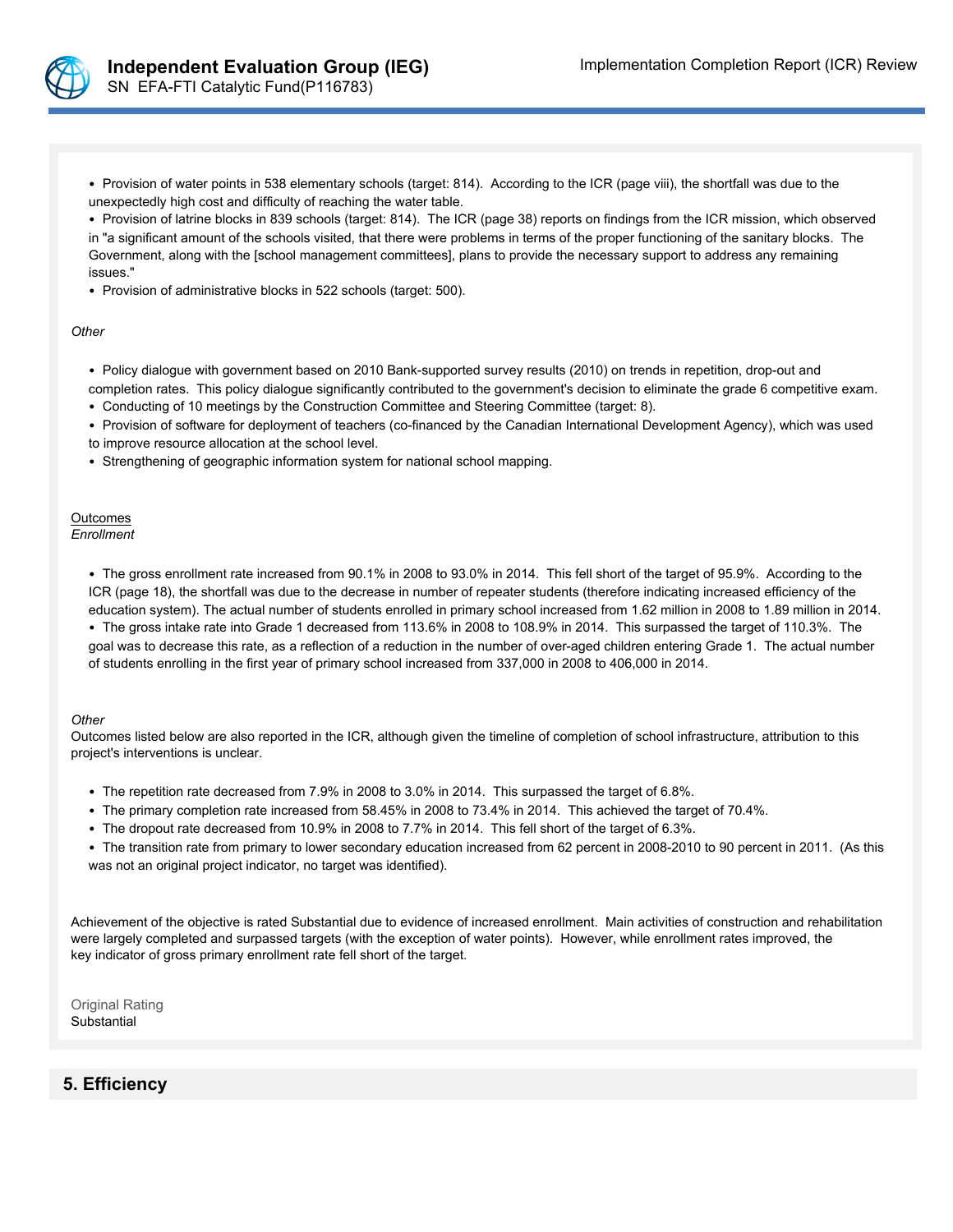

The PAD (Annex 8) included a discussion of the economic rationale for investing in primary education and the disparities in enrollment by gender, rural vs. urban areas, and region. However, there was no specific economic analysis of the project.

The ICR (Annex 3) provides a unit cost analysis for the project. For the construction of new classrooms, the unit cost was initially estimated at FCFA 5.5 million per classroom, a cost estimate that was widely used by government and donors (ICR, page 41). However, as a result of competitive procurement processes during the project, the unit cost decreased to FCFA 3.6 million - 3.9 million. As a result of these cost savings, additional civil works were implemented, including construction of 48 lower secondary schools, 181 primary classrooms, and 10 administrative blocks, and rehabilitation of two girls' secondary schools, all of which supported the achievement of outcomes. The use of a classroom prototype, which was standardized during the project period, also likely contributed to savings in construction costs. However, for the construction of water points, the actual unit cost was significantly higher than estimated. During the project period, it became clear that a number of water points could not be constructed due to the extensive excavation required. Additionally, the distance between some of the planned water points and the main national and rural water lines was much greater than expected. Therefore, the actual unit cost per water point was US\$ 2,479, compared to the appraised estimate of US\$ 1,398. The project funds supported the installation of 538 water points, falling far short of the planned 814.

Also, there were significant delays in completing the first phase of construction activities, as the main implementing agency (AGETIP) lacked sufficient capacity to supervise such large-scale construction. These delays contributed to extension of the project period by 2.5 years (double the originally planned project period), although the extension was also due in part to the additional civil works enabled by cost savings.

Efficiency Rating Modest

a. If available, enter the Economic Rate of Return (ERR) and/or Financial Rate of Return (FRR) at appraisal and the re-estimated value at evaluation:

|                     | Rate Available? | Point value (%) | *Coverage/Scope (%)      |
|---------------------|-----------------|-----------------|--------------------------|
| Appraisal           |                 | Ü               | $\square$ Not Applicable |
| <b>ICR Estimate</b> |                 | 0               | □Not Applicable          |

\* Refers to percent of total project cost for which ERR/FRR was calculated.

### **6. Outcome**

Relevance of the project objective is High, and relevance of the project design is Substantial. Achievement of the objective to achieve universal primary education is Substantial due to evidence of increased enrollment, although the key indicator of gross primary enrollment rate fell short of the target. Efficiency is rated Modest due to higher than expected cost of constructing water points (and therefore significant shortfall in number of outputs completed) and initial implementation delays that contributed to a project period that was double compared to planned. Taken together, these ratings suggest moderate shortcomings in the project's preparation and implementation, and therefore an Outcome rating of Moderately Satisfactory.

## **7. Rationale for Risk to Development Outcome Rating**

Use of project-constructed classrooms to provide primary education is likely to be sustained, as the government has provided teachers for those classrooms and is starting to allocate budget to implement a maintenance policy for all schools. However, the effectiveness of local School Management Committees in managing and maintaining school facilities is yet to be established. The M&E system is still functional and

a. Outcome Rating Moderately Satisfactory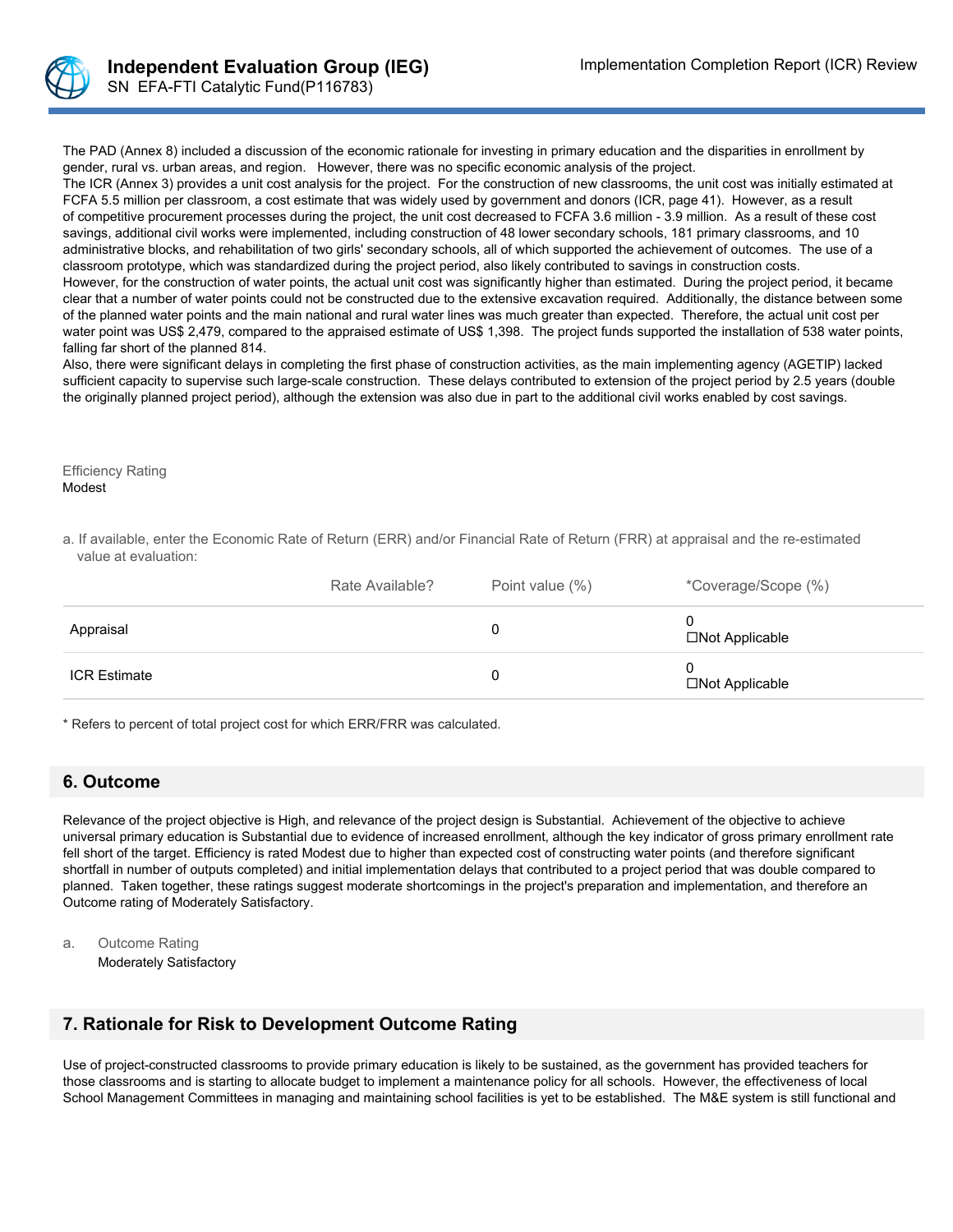

providing useful information for managing the sector. A follow-up Bank operation, the Quality Improvement and Equity of Basic Education Project, is continuing to provide financial and policy support to the basic education sector.

a. Risk to Development Outcome Rating Modest

### **8. Assessment of Bank Performance**

a. Quality-at-Entry

The project was designed with a high level of participation from the government and other donor partners. It drew upon existing institutional arrangements (i.e. for disbursement and monitoring), which had already been well established under the government's education sector plan and the Bank's Quality Education for All 1 & 2 projects. The overall risk assessment was appropriate, although it did not identify the risk of over-stretched capacity of AGETIP (the lead civil works agency), which materialized as a significant factor in implementation delays. A feasibility study on the construction of water points was not undertaken during project preparation, which negatively impacted completion of this activity. The M&E framework was overall satisfactory, although the inclusion of longer-term quality indicators (such as repetition and completion rates) was less relevant given the timeline of completed construction activities. However, as noted in the ICR (page 3), it was standard practice at the time of appraisal to use key performance indicators taken directly from the government's (long-term) education sector framework.

Quality-at-Entry Rating Moderately Satisfactory

b. Quality of supervision

According to the ICR (pp. 26-27), the Bank team worked effectively with the government to ensure the achievement of outcomes. The Bank team responded to the government's request to accelerate construction by adding several implementing agencies to construct schools, as well as by narrowing the geographic scope of AGETIP's activities to address its over-stretched capacity. According to the ICR (page 10), these actions "paid high dividends as construction activities gained significant momentum... and benefited from improved and increased monitoring and supervision." Additionally, the procurement processes for awarding construction contracts resulted in bids that were lower than expected as well as lower overhead costs; these led to significant cost savings and enabled increased construction activities in further support of the project objective. Analytic work conducted with Bank support (2010 survey) enabled a better understanding of the factors driving high repetition and dropout rates (grade 6 competitive exam and limited number of available spaces at the lower secondary level), which led to a key policy decision by the government to eliminate the grade 6 exam (ICR, p. 11). Implementation Supervision Report (ISR) ratings were consistent with project progress. There were no major problems reported in financial management or safeguards compliance.

Quality of Supervision Rating **Satisfactory** 

Overall Bank Performance Rating Moderately Satisfactory

### **9. Assessment of Borrower Performance**

a. Government Performance

The project was strongly aligned with the government's sector strategy, and therefore the government demonstrated strong commitment to the project throughout the project period. This included high prioritization of primary education, effective coordination with donor partners, and active participation in project supervision meetings. The government also strongly supported an accelerated pace of construction and agreed to add several implementing entities to construct additional schools.

Government Performance Rating Satisfactory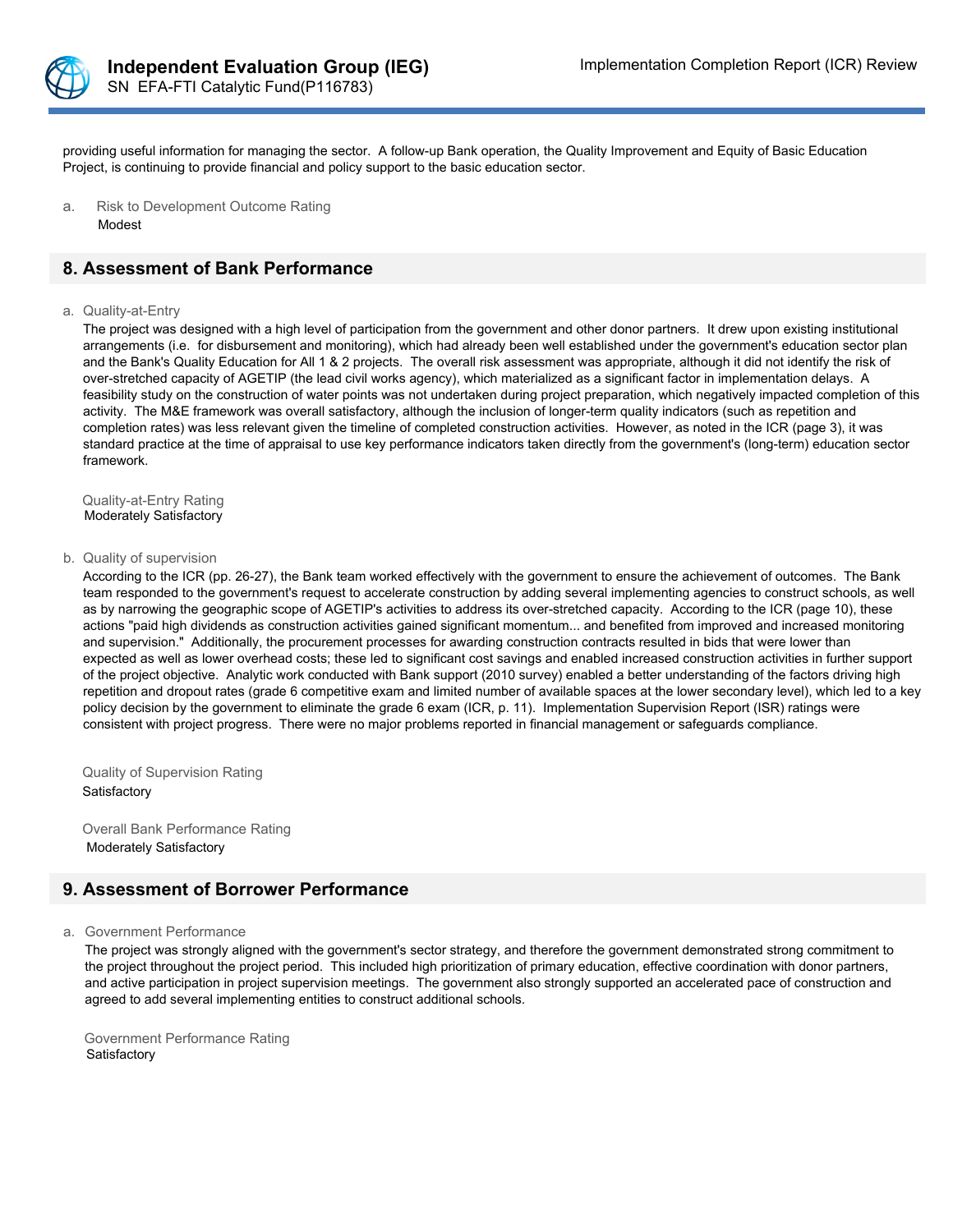

#### b. Implementing Agency Performance

The Directorate for Education Planning and Reform (within the Ministry of Education) was the primary responsible agency. According to the project team, it was one of the few government agencies in the region with sufficient capacity to directly implement an education sector project. Construction activities were implemented as planned, even surpassed, albeit not within the original timeframe of the project. AGETIP (the main public works and employment agency) implemented the first phase construction activities, given its prior experience in managing large civil works programs. However, the ICR (pages 9-10) notes some shortcomings in AGETIP's monitoring and supervision performance, due to insufficient manpower to manage the geographic scope of activities and the range of structures (i.e. classrooms, sanitary blocks, etc.) and a lack of qualified staff to ensure adherence to technical specifications. These shortcomings were largely resolved by adding several additional construction management agencies after the first project restructuring, thereby decreasing the scope of AGETIP's work commensurate with its available manpower. Notably, the procurement processes for awarding construction contracts resulted in bids that were lower than expected as well as lower overhead costs; these led to significant cost savings and enabled increased construction activities to further ensure achievement of outcomes. There were no major problems reported in financial management or safeguards compliance.

Implementing Agency Performance Rating Moderately Satisfactory

Overall Borrower Performance Rating Moderately Satisfactory

### **10. M&E Design, Implementation, & Utilization**

#### a. M&E Design

The M&E framework was overall satisfactory, drawing upon the broader sectoral M&E framework and existing mechanisms. As noted above, the key project indicators included repetition, drop-out, and completion rates, which were not strongly attributable to the project activities given the timeline of construction. However, the "intermediate" outcomes identified (classrooms, schools, and water points constructed; and gross enrollment/intake rates) were more appropriate for the timeframe of the project and thus attributable to project interventions. Project monitoring was to be carried out by the Directorate of Planning and Education Reform, which was also responsible for monitoring progress on the overall sector program. The project design also included a two-phase approach to construction activities; while this was intended to provide an opportunity to take stock of the first phase and apply lessons to the second phase.

#### b. M&E Implementation

Overall, project monitoring and reporting were carried out regularly and enabled close supervision of implementation progress. The ICR (page 13) reports that quality of data "was generally adequate, and progress reports were satisfactory overall." The planned assessment of the first construction phase did not take place due to "insufficient time originally allotted to undertake this assessment prior to the beginning of second phase of the construction program" (ICR, page 8). Instead, a technical, safeguard and procurement analysis was carried out prior to the launch of the second phase, and regular monitoring also provided information on areas for improvement. Implementation of the M&E design was overall satisfactory and made a notable contribution to the monitoring and decision-making capacity of the government.

#### c. M&E Utilization

The ICR (page 14) reports that monitoring information was used consistently by the Bank and the implementing agencies to inform project decisions (for example, changes in needs of the communities and selection of additional construction activities). Based on the quality analysis conducted at the end of phase one of construction, a training workshop was organized for all contractors to help address common challenges.

M&E Quality Rating **Substantial** 

### **11. Other Issues**

a. Safeguards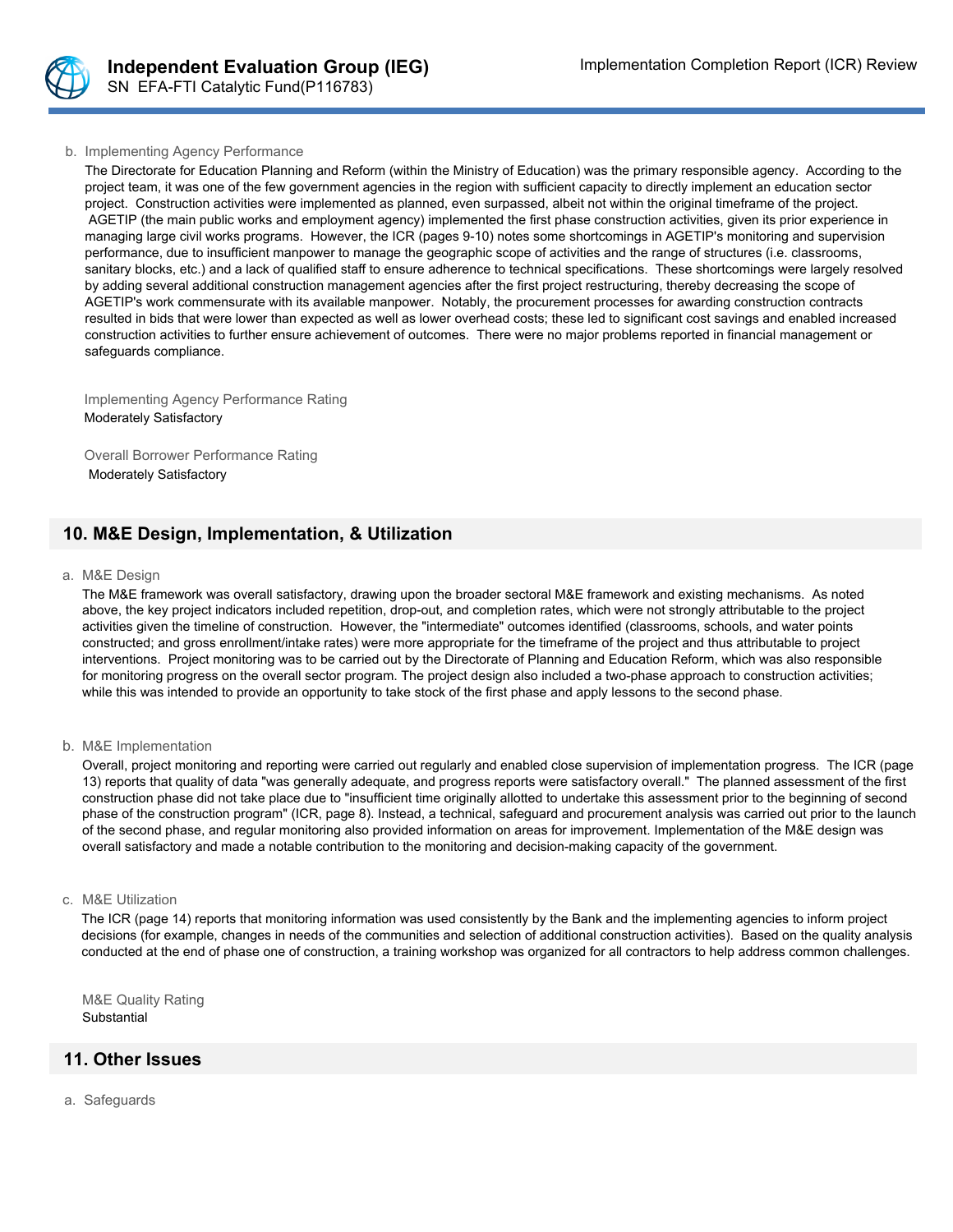

The project was assessed as a Category "B" project due to construction of civil works. An Environmental and Social Management Framework was prepared under the parallel Quality Education for All 2 project. The ICR (page 29) reports that the construction agencies worked closely with the responsible Directorate to adhere to safeguards requirements.

The safeguard policy on Involuntary Resettlement (OP/BP 4.12) was also triggered, and therefore a Resettlement Policy Framework, again under the parallel Bank project, was developed. One minor resettlement issue which arose in the city of Thies was subsequently resolved.

b. Fiduciary Compliance

Procurement: Procurement performance was overall satisfactory and in compliance with guidelines (ICR, page 15). During project preparation, procurement capacity was assessed as adequate and training was provided during the project. As reported above, highly competitive procurement processes resulted in significant cost savings, which were used to finance additional construction activities. Financial management: Financial management was rated overall Moderately Satisfactory with only minor shortcomings reported. The ICR (page 14) reports that some small ineligible expenditures by AGETIP were identified but subsequently reimbursed in full. Also, there were some instances of fund shortages in AGETIP's account, leading to some cash flow issues, as well as some incomplete or inconsistent documentation. External audits were on time and unqualified.

- c. Unintended impacts (Positive or Negative) None reported.
- d. Other
	- ---

## **12. Ratings**

| Ratings                     | ICR                            | IEG                            | Reason for<br>Disagreements/Comment |
|-----------------------------|--------------------------------|--------------------------------|-------------------------------------|
| Outcome                     | <b>Moderately Satisfactory</b> | <b>Moderately Satisfactory</b> | ---                                 |
| Risk to Development Outcome | Modest                         | Modest                         | ---                                 |
| <b>Bank Performance</b>     | <b>Moderately Satisfactory</b> | <b>Moderately Satisfactory</b> | $---$                               |
| Borrower Performance        | <b>Moderately Satisfactory</b> | <b>Moderately Satisfactory</b> | ---                                 |
| Quality of ICR              |                                | High                           | ---                                 |

**Note** 

When insufficient information is provided by the Bank for IEG to arrive at a clear rating, IEG will downgrade the relevant ratings as warranted beginning July 1, 2006.

The "Reason for Disagreement/Comments" column could cross-reference other sections of the ICR Review, as appropriate.

### **13. Lessons**

Lessons drawn from ICR (pages 29-30) and adapted by IEG:

• A multi-phase approach to construction helps to take stock and modify activities as needed. In the case of this project, although a formal evaluation of phase one construction activities was not conducted as planned, a technical analysis was still carried out and led to introduction of significant changes, most notably the addition of two construction management agencies, to increase the pace of construction.

• The use of a standardized architectural design for classrooms can contribute to efficiency and ensure adherence to quality standards. In the case of this project, although there were some initial challenges in technical capacity to build according to specifications, the quality of civil works was considered overall satisfactory.

• Alignment with the government's sectoral program helps to increase efforts at coordination. In the case of this project, the government lent strong support to coordination among donors, as several different projects were being implemented in support of the common goal to achieve